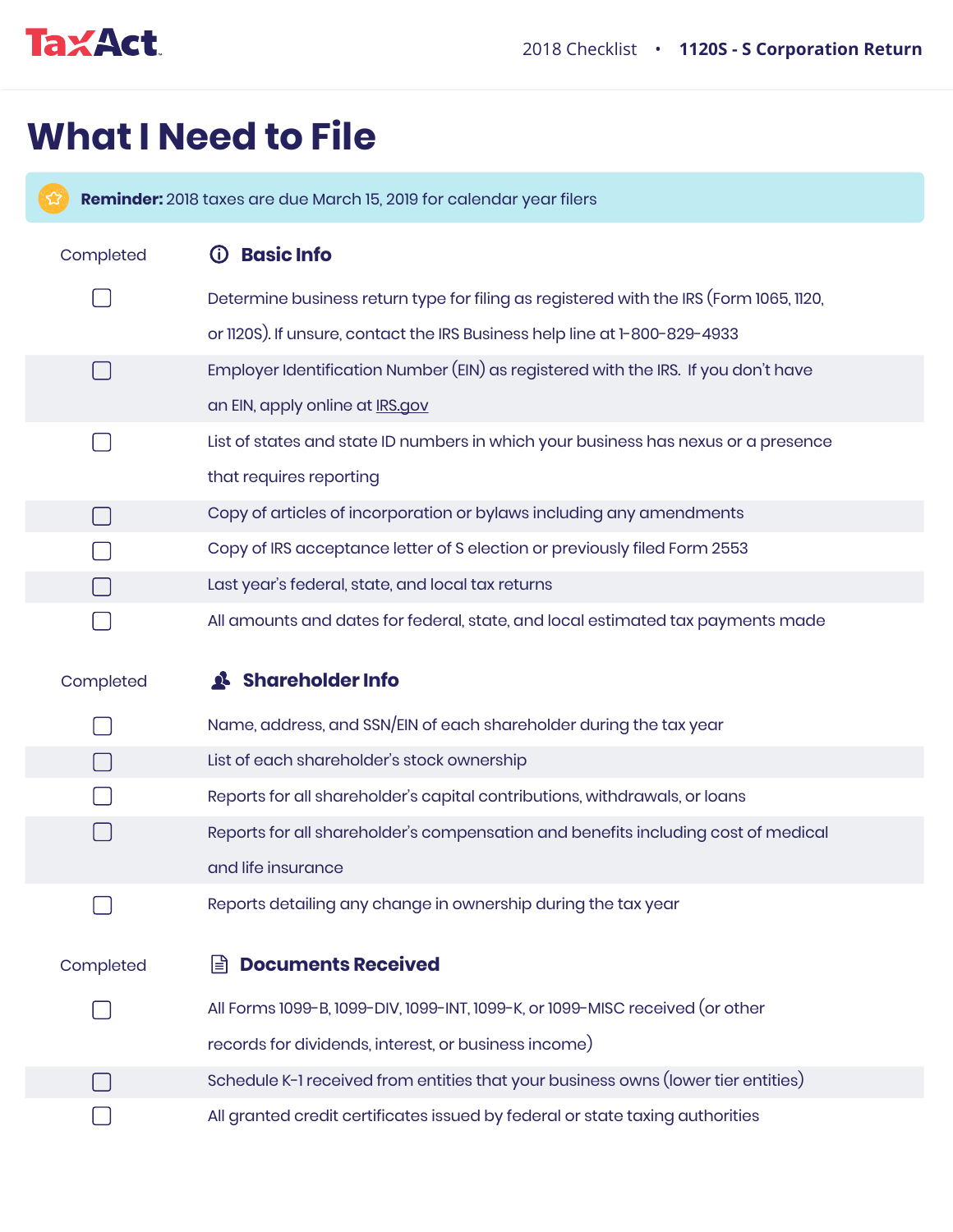

## **What I Need to File**

**Reminder:** 2018 taxes are due March 15, 2019 for calendar year filers **Business and Financial Records** Completed Trial balance report from company books. TaxAct's Accounting Records import helps reduce time and errors by automatically transferring accounting records for the tax year via .csv import (compatible with most popular accounting applications)  $\Box$ Bank and credit card records to support interest and other day-to-day business expenses Copy or summary of all Form 1099 and W-2 issued Reports detailing all federal unemployment, Social Security, and Medicare tax paid (Forms 940 & 941) Reports of state and local payroll tax paid If business was conducted in multiple states, compile a report of sales, payroll, and property values for each state Reports for inventory including cost of goods or materials purchased for resale or manufacture and the total value of goods or materials at the end of year Completed **Asset Records** Prior year depreciation schedules detailing asset cost, date placed in service, prior depreciation, and business use percentage  $\Box$ Date of purchase, cost, trade-in allowance, and business use percentage for all assets acquired during the tax year Date of purchase, cost, sales proceeds, trade-in allowance, expenses of the sale, and accumulated depreciation for all assets disposed of during the tax year Mileage log for each owned or leased vehicle (business use and total use) Reports for business use percentage and actual expenses for each owned vehicle (gas and maintenance costs)